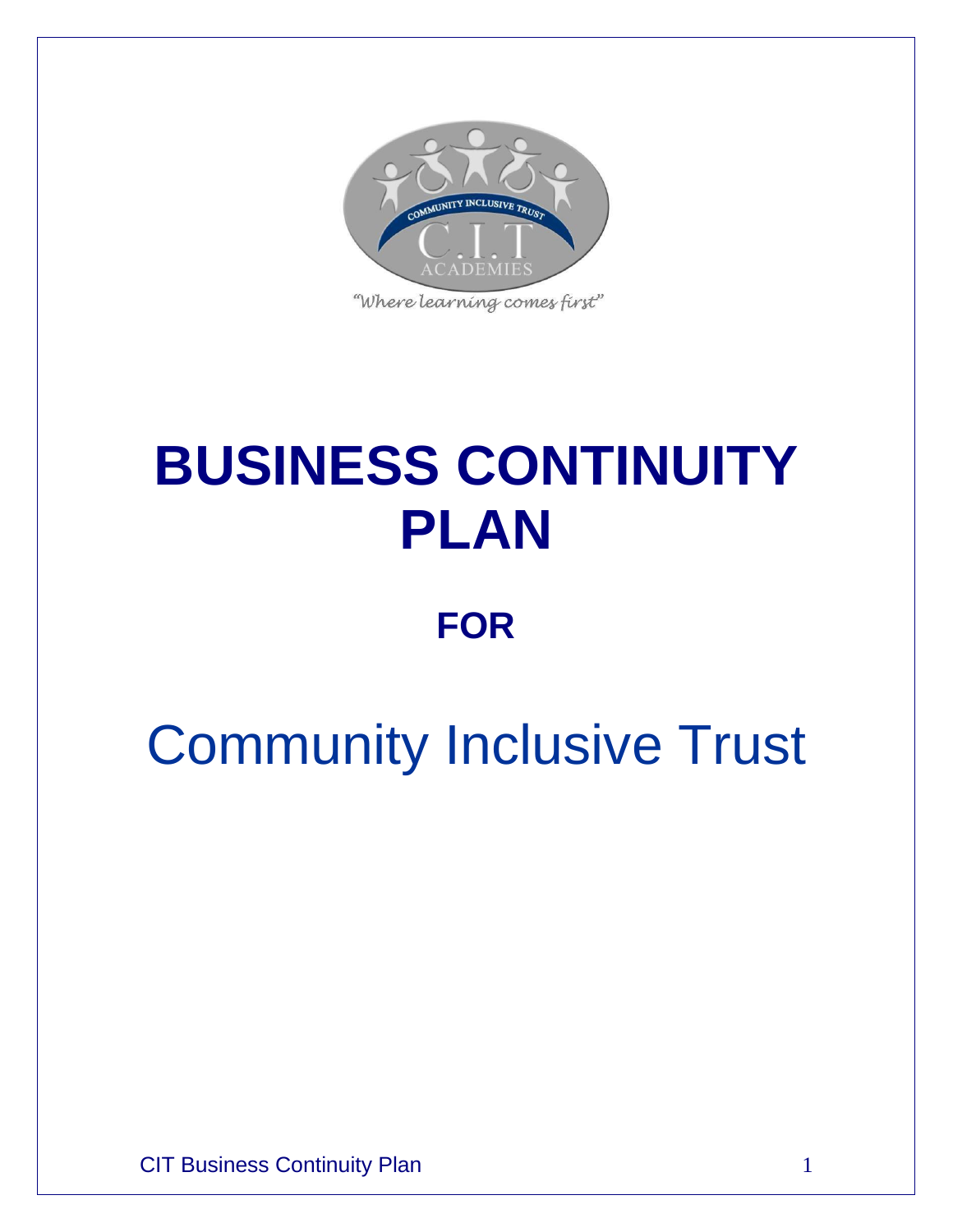## **INTRODUCTION**

This plan has been designed to prepare **Community Inclusive Trust** to cope with the effects of an emergency or crisis. It is intended that this document will provide the basis for a relatively quick and painless return to "business as usual" regardless of the cause.

| <b>Date of issue: 25/2/15</b>                                                                                          | Date of next review: Feb 2018 |  |
|------------------------------------------------------------------------------------------------------------------------|-------------------------------|--|
| Copies of this plan are kept at:                                                                                       |                               |  |
| • Reception of each School within CIT<br>• CIT Finance Office<br>• Headteachers office of each school<br>• CIT website |                               |  |
| Persons responsible for reviewing plan:                                                                                |                               |  |
| <b>CIT Business Manager and Executive Head</b>                                                                         |                               |  |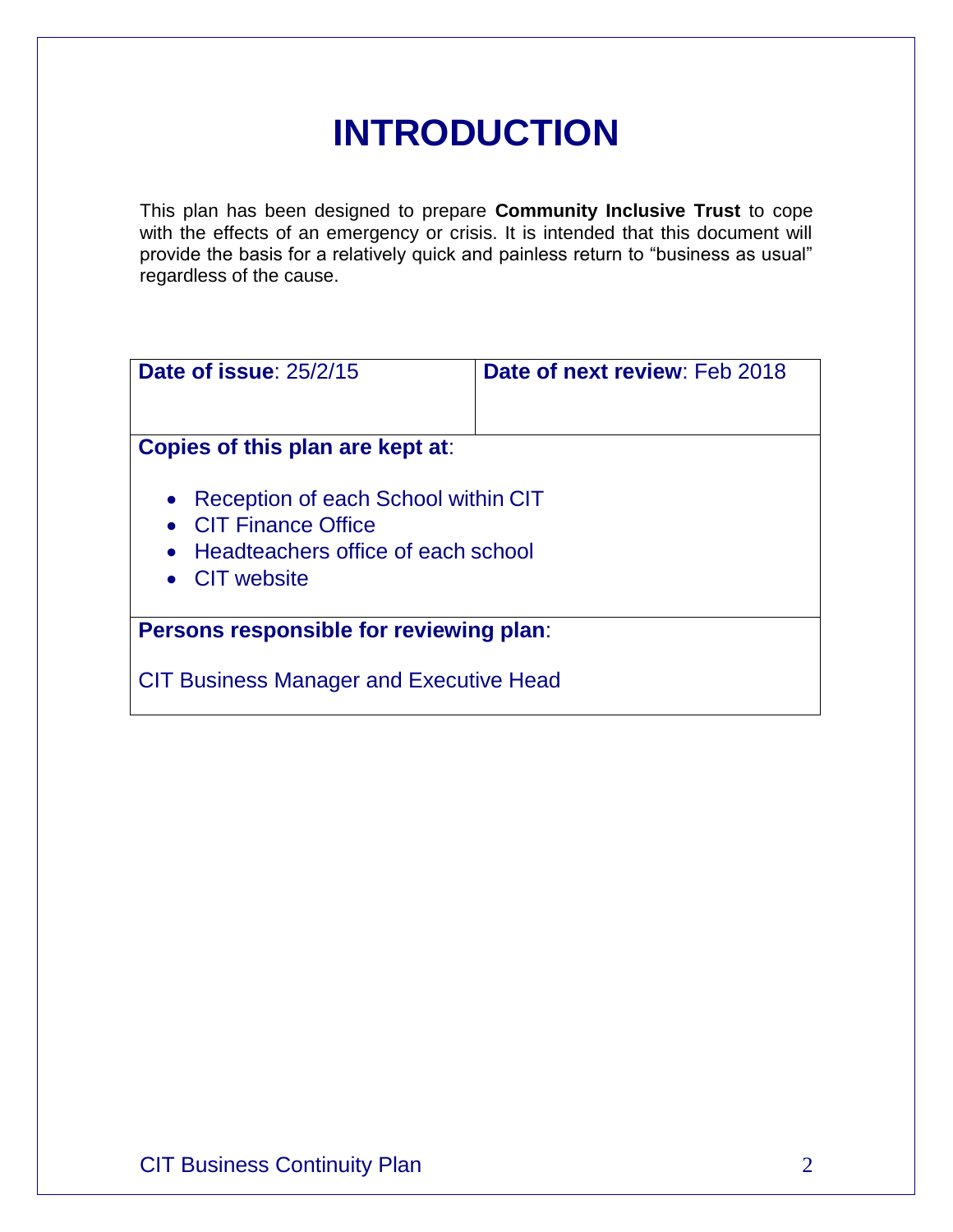

The following is a list of the main critical functions (assets, resources and activities) that support the delivery of education and other school based services:

| <b>Critical Function</b>      | <b>Description</b>                                                                                                                                                                                                           |
|-------------------------------|------------------------------------------------------------------------------------------------------------------------------------------------------------------------------------------------------------------------------|
| <b>Examinations</b>           | Providing staff and facilities to enable pupils to sit examinations<br>(including SAT's, GCSE and A-Level)                                                                                                                   |
| <b>Teaching staff</b>         | The provision of a suitable number of qualified teaching staff to<br>deliver National Curriculum and ensure the health and safety of<br>students (Foundation to Key Stage 5).                                                |
| Support staff                 | The provision of suitably qualified and experienced support staff to<br>assist in the education of pupils and ensure the health and safety of<br>students                                                                    |
| Safe and secure premises      | The provision of suitable, safe and secure accommodation to enable<br>the delivery of education and to meet duty of care requirements as<br>per 'in loco parentis', health & safety legislation etc.                         |
| Catering facilities and staff | The provision of suitable catering facilities to enable the preparation<br>of school meals including free school meals.<br>The provision of suitably trained catering staff to prepare school<br>meals to national standards |
| Utilities-gas                 | The supply of gas to enable the heating of premises and preparation<br>of school meals etc.                                                                                                                                  |
| Utilities-water               | The supply of water for drinking and general usage including<br>flushing of toilets, preparation of meals, washing etc.                                                                                                      |
| Utilities-electric            | The supply of electricity to enable ICT systems to run, lighting of<br>premises, etc.                                                                                                                                        |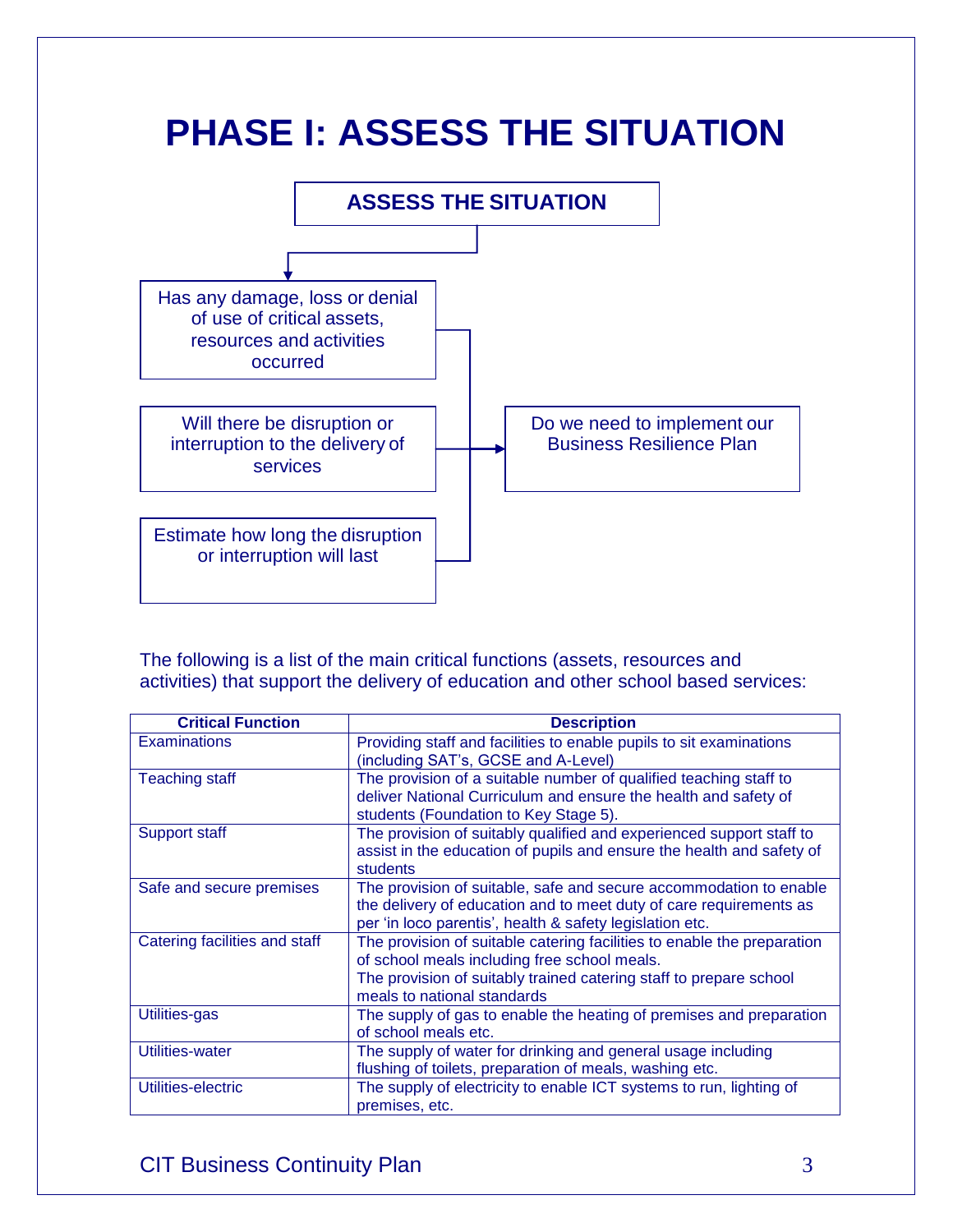| Provision of ICT education                | The provision of ICT to deliver education                                                                                     |
|-------------------------------------------|-------------------------------------------------------------------------------------------------------------------------------|
| <b>Provision of ICT</b><br>administrative | The provision of ICT to enable the establishment to run effectively                                                           |
| Keeping of suitable records               | The keeping of suitable records in relation to staff/pupils and general<br>administrative functions within an establishment   |
| Keeping of suitable<br>coursework         | The creation and safe keeping of coursework including electronic<br>documentation and items such as textiles, D&T work pieces |
| Provision of cleaning<br>contractors      | The provision of suitable numbers of cleaners to carry out general<br>cleaning such as toilets, waste collection and removal  |

The 'Maximum Tolerable Period of Disruption' is determined by when an impact is deemed to be 'significant' or 'very significant'. The following summarises the MTPD acceptable for each critical function:

| <b>CRITICAL FUNCTION</b>                      | <b>MTPD</b> | <b>NOTES</b>                                                                                                                                                                                 |
|-----------------------------------------------|-------------|----------------------------------------------------------------------------------------------------------------------------------------------------------------------------------------------|
| <b>Examinations</b>                           | 1 day       | Disruption to GCSE, A-Level and SATS would<br>have a significant impact.                                                                                                                     |
| <b>Teaching Staff</b>                         | 1 week      | For Special schools and the PRU, it is felt that<br>loss of staff for 2 days would have a significant<br>impact due to higher staffing levels required.<br>This could include strike action. |
| <b>Support Staff</b>                          | 2 weeks     | For Special schools and the PRU, it is felt that<br>loss of staff for 1 week would have a significant<br>impact                                                                              |
|                                               |             | Damage to premises and utilities or denial of                                                                                                                                                |
| <b>Premises</b>                               | Immediate   | access to premises will have a significant impact.                                                                                                                                           |
| Catering                                      | 1 week      | Loss of normal catering arrangements would<br>mean the delivery of alternative cold meals.<br>Catering contractor to have in place appropriate<br>BCP.                                       |
| <b>Utilities</b>                              | Immediate   | Loss of utilities, depending on circumstances may<br>result in immediate school closure, depending on<br>circumstances and seasonal factors (e.g. summer<br>or winter).                      |
| <b>ICT Education and</b><br>Administrative    | 2 weeks     |                                                                                                                                                                                              |
| Records, Information and<br><b>Coursework</b> | 1 month     | Rather than being the MTPD the figure of 1 month<br>if based upon the amount of data lost                                                                                                    |
| Cleaning                                      | 1 week      | For Nursery schools and Special Schools 2 days<br>was considered as being the MTPD whilst for<br>primary it was 3 days. Cleaning contractor to<br>have in place appropriate BCP              |

Below is a summary of the typical impacts that a loss or disruption may have:

| <b>Impact Area</b>       | <b>Example Descriptor</b>                                                                                                                                                                           |
|--------------------------|-----------------------------------------------------------------------------------------------------------------------------------------------------------------------------------------------------|
| <b>Education</b>         | Impacts on education may include loss of large number of days of<br>teaching, disruption to education, loss of coursework etc.                                                                      |
| Child welfare/well-being | Impacts on a child may include physical impacts (e.g. hunger, cold<br>etc.), psychological impacts (e.g. loss of course work, having to<br>move school), future prospects and educational abilities |
| <b>Parents/Guardians</b> | Impacts on parents/guardians may include loss of earnings (taking<br>time off work), disruption to work, perception of CIT.                                                                         |

#### CIT Business Continuity Plan 44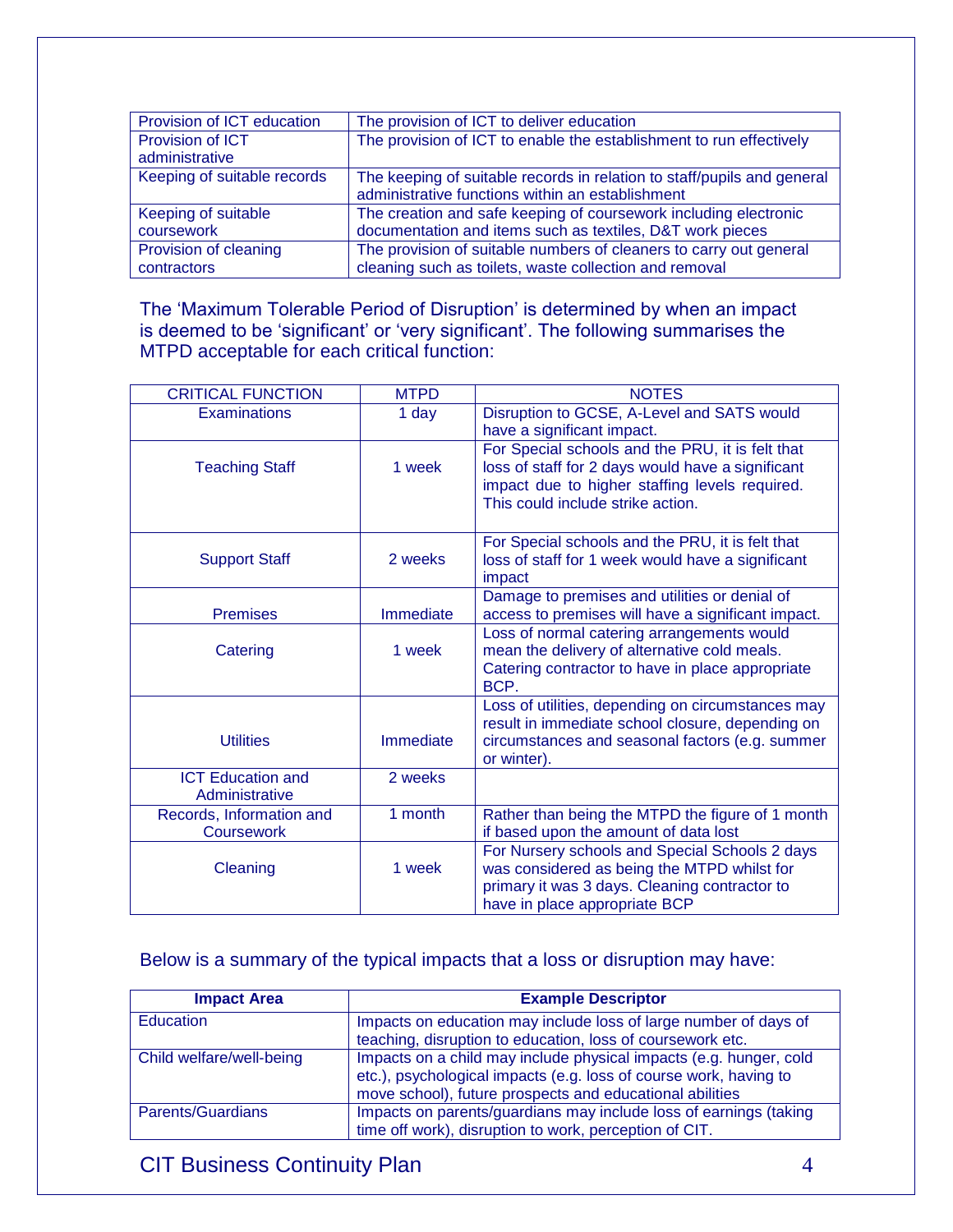| <b>Statutory Compliance</b> | Statutory compliance may include duty of care, in loco parentis, H&S<br>legislation, duty to provide 190 days education, OFSTED, duty to<br>provide free school meals etc. |
|-----------------------------|----------------------------------------------------------------------------------------------------------------------------------------------------------------------------|
| Reputation                  | Reputation may be the reputation to CIT                                                                                                                                    |
| <b>Extended Services</b>    | Extended services may include Breakfast Clubs, After School Clubs,<br>Children's Centre's, hiring of rooms/halls etc.                                                      |
| <b>Staff</b>                | Impacts on staff can be financial, physical, psychological                                                                                                                 |

#### Below are some guidelines as to the impact levels

| Category                | <b>Descriptor</b>                                                                                                                                                                                                         |
|-------------------------|---------------------------------------------------------------------------------------------------------------------------------------------------------------------------------------------------------------------------|
| Insignificant           | There is not thought to be any detrimental impacts that would<br>warrant the implementation of a BCP                                                                                                                      |
| <b>Minor</b>            | There is thought to be some detrimental impact on the provision of<br>service but not significant enough to warrant the implementation of<br><b>BCP</b>                                                                   |
| Moderate                | There is thought to be some impact on some areas. This may<br>require the implementation of BCP if the impact is considered to<br>affect critical areas such as education or child well-being                             |
| Significant             | A significant impact in a number of areas that warrants the<br>implementation of the BCP                                                                                                                                  |
| <b>Very Significant</b> | The impact is severe with major detrimental impact on education,<br>stakeholders and extended services. There are also major<br>compliance issues and damage to the reputation of CIT. Immediate<br>implementation of BCP |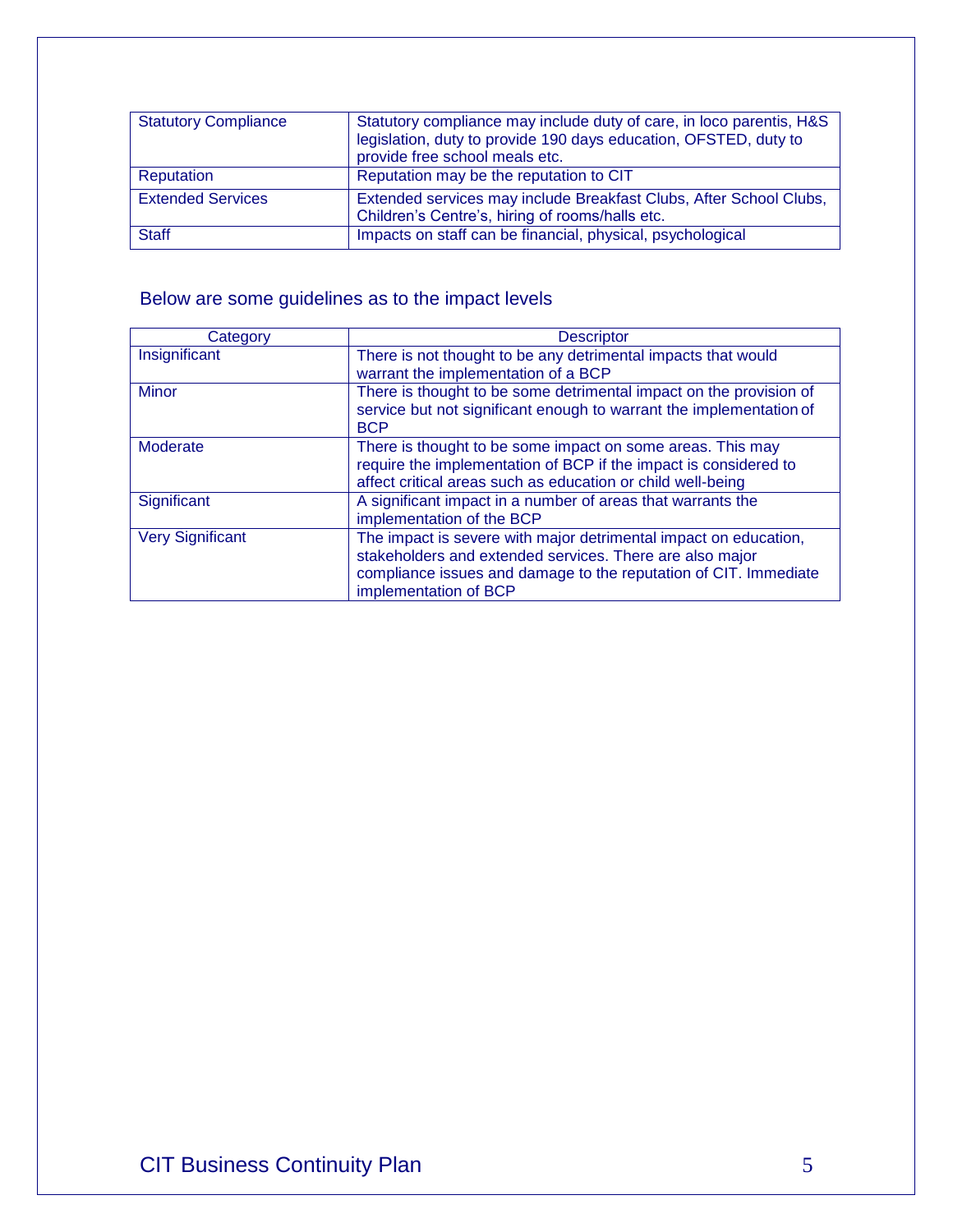## <span id="page-5-0"></span>**PHASE II: IMPLEMENT BUSINESS CONTINUITY PLAN**

The following people will be responsible for implementing the Business Continuity Plan: Executive Head of CIT, Business Manager of CIT, and School Leadership



recovery arrangements and timetable for recovery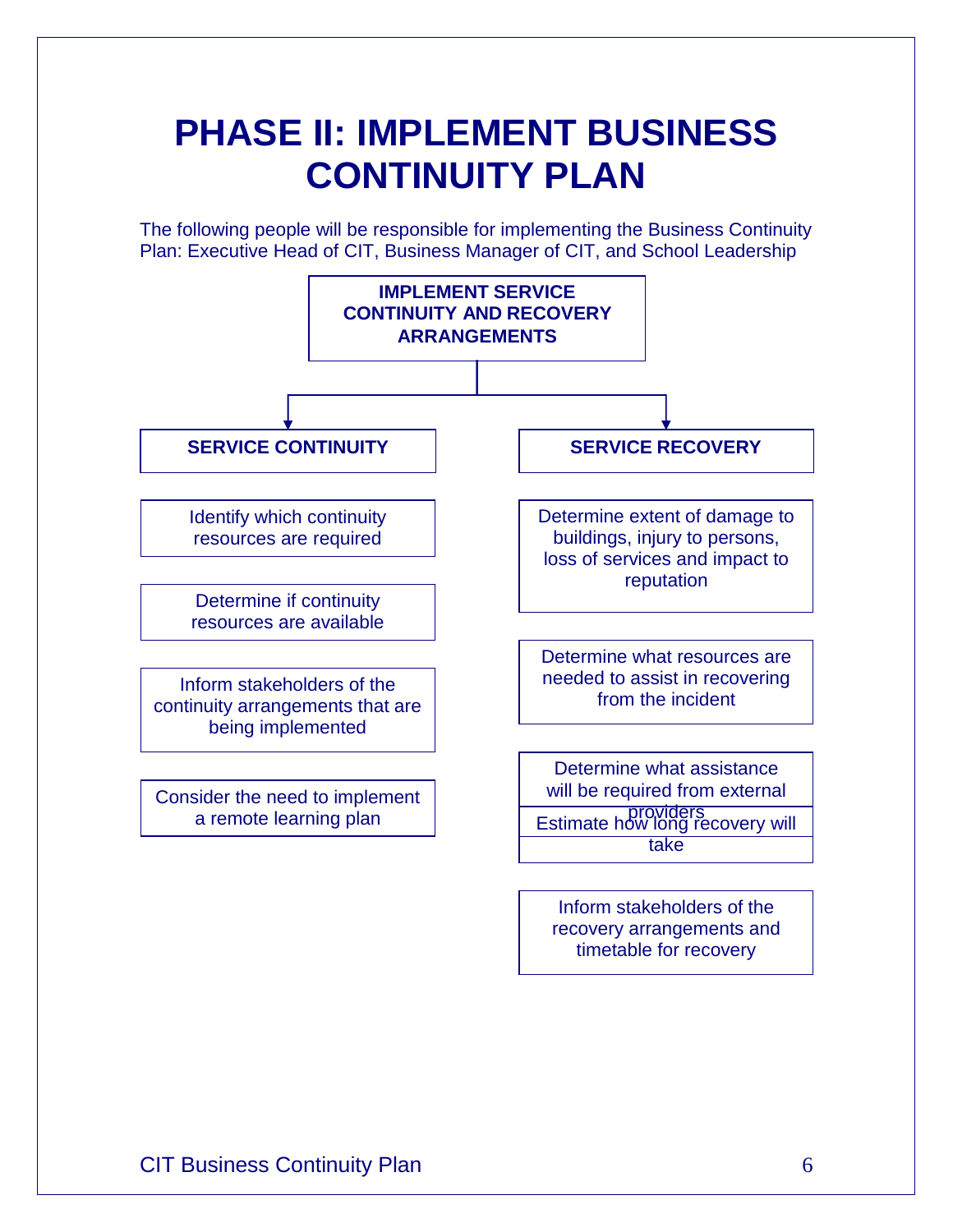#### **SERVICE CONTINUITY ARRANGEMENTS**

| <b>ITEM</b>     | <b>RESOURCE</b>                                                            | <b>CONTINGENCY REQUIREMENT</b>                                                                                                                                                                                                        |  |
|-----------------|----------------------------------------------------------------------------|---------------------------------------------------------------------------------------------------------------------------------------------------------------------------------------------------------------------------------------|--|
|                 | <b>Senior Staff</b>                                                        | Assess capacity across CIT to provide leadership support. If not available use network or supply<br>agencies to recruit interim leadership.                                                                                           |  |
|                 | <b>Teaching staff</b>                                                      | Assess capacity across CIT to provide teaching and learning. If not available use network or supply<br>agencies to recruit interim teacher.                                                                                           |  |
|                 | <b>Teaching assistants</b>                                                 | Assess capacity across CIT to provide teaching assistant support. If not available use network or<br>supply agencies to recruit interim Teaching assistant support.                                                                   |  |
|                 | <b>Technicians</b>                                                         | Assess capacity across CIT to provide technical support. If not available use network or supply<br>agencies to recruit technicians.                                                                                                   |  |
| <b>Staffing</b> | <b>SEN</b> support staff                                                   | Assess capacity across CIT to provide SEN support. If not available use network or supply<br>agencies to recruit SEN support staff.                                                                                                   |  |
| <b>Loss</b>     | Administrative support staff                                               | Assess capacity across CIT to provide administrative support. If not available use network or<br>supply agencies to recruit interim administrative support.                                                                           |  |
|                 | Site care                                                                  | Assess capacity across CIT to provide site care. If not available use network or supply agencies to<br>recruit interim site care staff.                                                                                               |  |
|                 | Catering and/or cleaning                                                   | Assess capacity across CIT to provide catering and/or cleaning. If not available use network or<br>supply agencies to recruit interim catering and/or cleaning staff.                                                                 |  |
|                 | Invigilators                                                               | Assess capacity across CIT to provide invigilators. If not available use network or supply agencies<br>to recruit interim invigilators.                                                                                               |  |
|                 | Other staff                                                                | As above                                                                                                                                                                                                                              |  |
|                 | Damage/denial of use of<br>general classroom and/or<br>associated contents | Assess available capacity and access arrangements across CIT schools. If sufficient capacity is<br>unavailable then investigate other accommodation such as mobile classrooms or the lease of<br>educational / commercial properties. |  |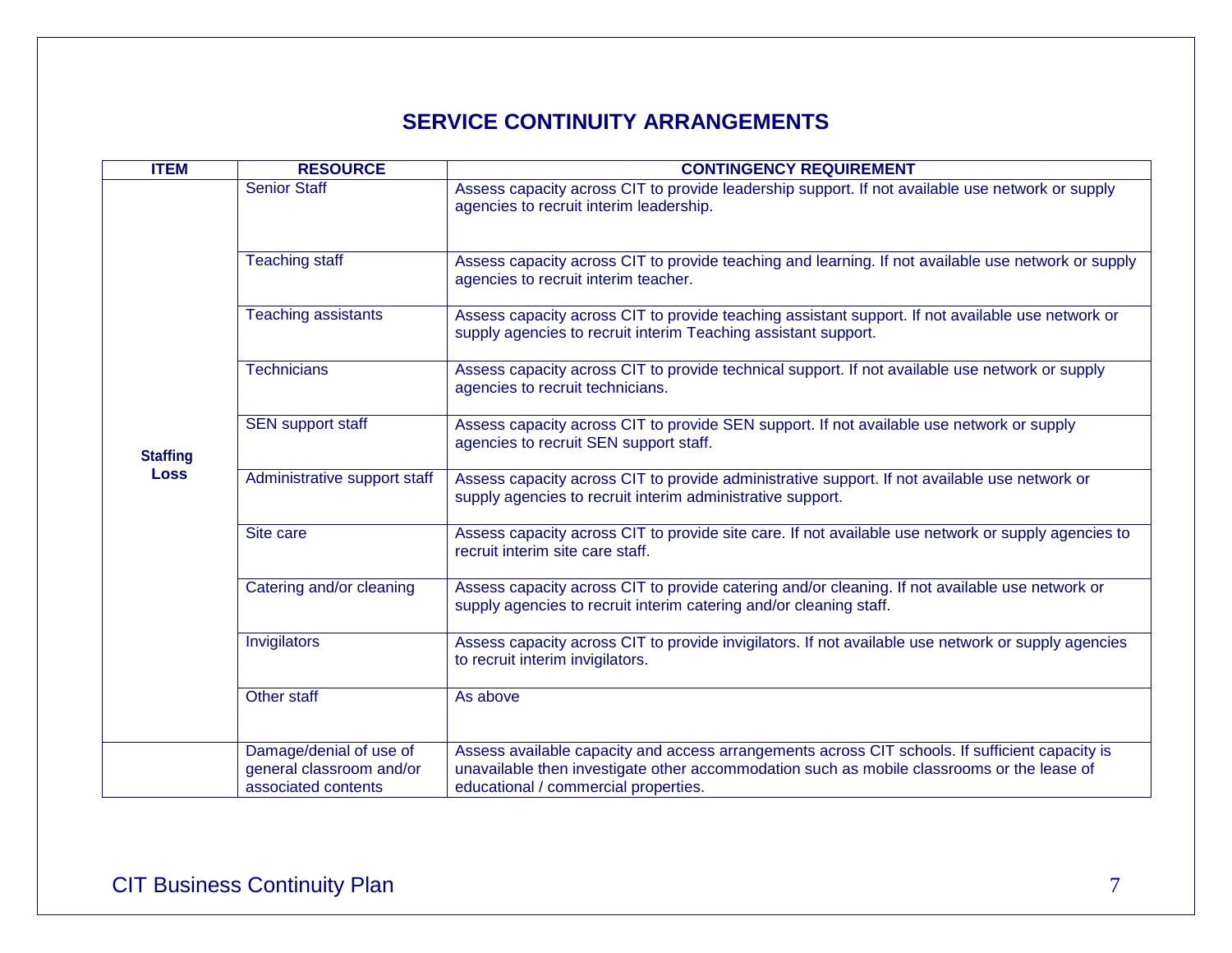|                   | Damage/denial of use of<br>specialist classroom and/or<br>associated contents | As above                                                                                                                                      |
|-------------------|-------------------------------------------------------------------------------|-----------------------------------------------------------------------------------------------------------------------------------------------|
| <b>Premises</b>   | Damage/denial of use of<br>administrative areas and/or<br>associated contents | As above                                                                                                                                      |
|                   | Damage/denial of use of<br>some common parts (e.g.<br>hall for examinations)  | As above                                                                                                                                      |
|                   | Loss of utilities (gas,<br>electric, water)                                   | Assess impact dependent on timescales and environmental conditions. Investigate alternative<br>resources and facilities.                      |
|                   | Damage/denial of use of<br>catering facilities                                | Implement short-term solutions such as parents providing packed meals, school purchasing cold<br>meals or using an offsite catering provider. |
| <b>Catering</b>   | No catering staff                                                             | Assess capacity across CIT to provide catering staff. If not available use network or supply<br>agencies to recruit interim catering staff.   |
|                   | Loss of telephony system                                                      | Inform relevant parties of new contact arrangements such as mobiles or e-mail.                                                                |
| <b>ICT</b>        | Loss of I.T servers/software                                                  | Finance servers are backed up on a daily basis and curriculum servers are backed up every two<br>days.                                        |
|                   | Loss of I.T hardware                                                          | Investigate replacement options and re load software with backup files.                                                                       |
| <b>Cleaning</b>   | No cleaning staff available                                                   | Assess capacity across CIT to provide cleaning staff. If not available use network or supply<br>agencies to recruit interim cleaning staff.   |
| <b>Records</b>    | Loss or damage to<br>administrative records                                   | Contact relevant bodies where duplicate records may be held, such as SEN for EHC plans.                                                       |
| <b>Coursework</b> | Loss or damage to<br>coursework                                               | Inform appropriate examination boards.                                                                                                        |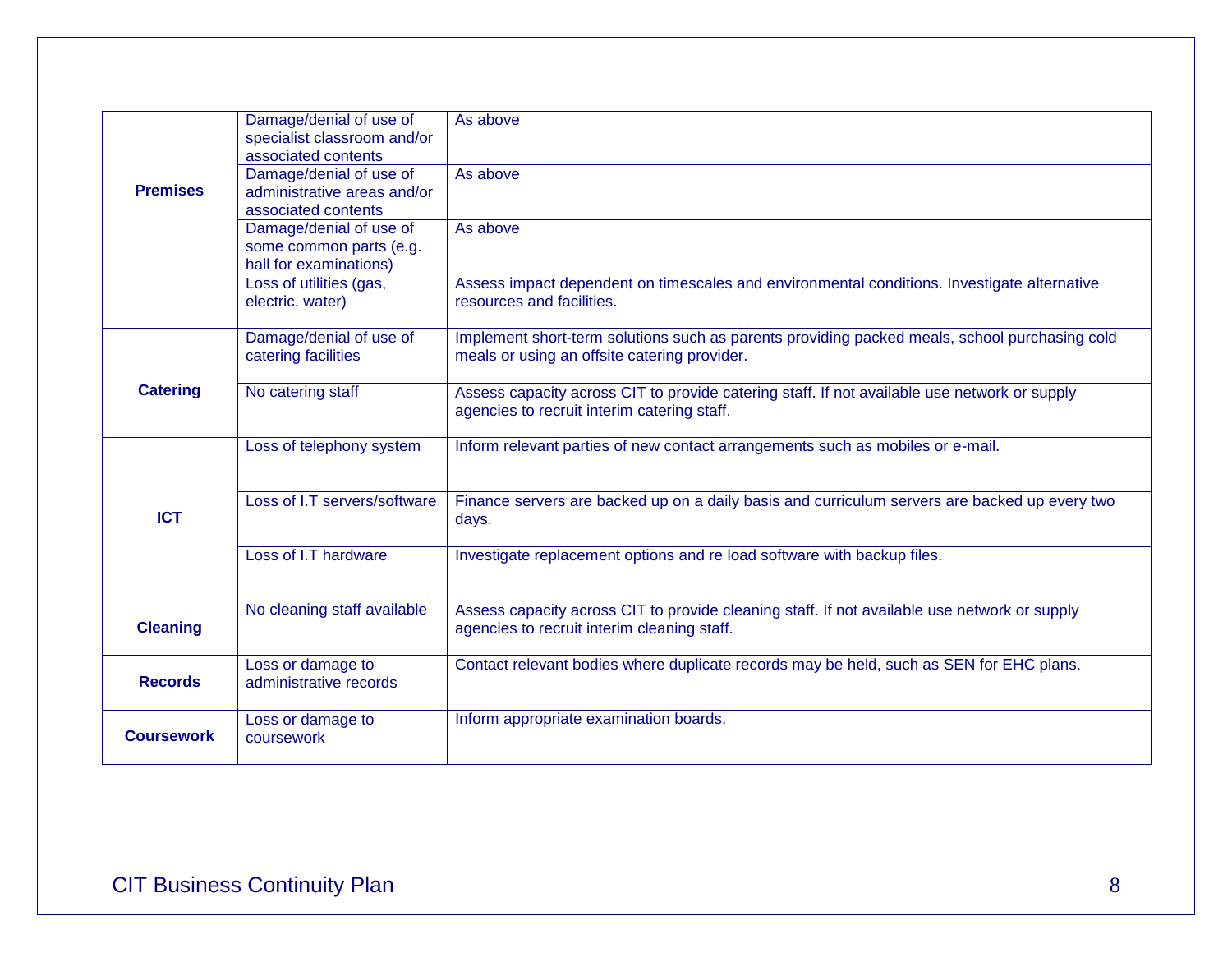#### **CONTACT LIST FOR SANDON SCHOOL AND AMBERGATE SPORTS COLLEGE**

| <b>CONTACT</b>               | <b>NAME</b>                            | <b>TELEPHONE NUMBER/S</b>    |
|------------------------------|----------------------------------------|------------------------------|
| <b>Zurich Insurance</b>      | <b>Zurich Property Claims</b>          | 0870 2418050 or 0800 0280336 |
| <b>Electrical contractor</b> | <b>ESPO/Western Power Distribution</b> | 0800 6783 105                |
| <b>Gas contractor</b>        | <b>ESPO/Western Power Distribution</b> | 0800 6783 105                |
| <b>Water</b>                 | <b>Anglian Water</b>                   | 03457 145 145                |
| Site care and facilities     | <b>Mouchel</b>                         | 01522863222                  |

#### **CONTACT LIST FOR ISAAC NEWTON PRIMARY SCHOOL**

| <b>CONTACT</b>               | <b>NAME</b>                            | <b>TELEPHONE NUMBER/S</b>    |
|------------------------------|----------------------------------------|------------------------------|
| <b>Zurich Insurance</b>      | <b>Zurich Property Claims</b>          | 0870 2418050 or 0800 0280336 |
| <b>Electrical contractor</b> | <b>ESPO/Western Power Distribution</b> | 0800 6783 105                |
| <b>Gas contractor</b>        | <b>ESPO/Western Power Distribution</b> | 0800 6783 105                |
| Water                        | <b>Anglian Water</b>                   | 03457 145 145                |
| Site care and facilities     | <b>Julie Haddock</b>                   | 07837895612                  |

#### **CONTACT LIST FOR GARTH AND PRIORY SCHOOL**

| <b>CONTACT</b>               | <b>NAME</b>                            | <b>TELEPHONE NUMBER/S</b>    |
|------------------------------|----------------------------------------|------------------------------|
| <b>Zurich Insurance</b>      | <b>Zurich Property Claims</b>          | 0870 2418050 or 0800 0280336 |
| <b>Electrical contractor</b> | <b>ESPO/Western Power Distribution</b> | 0800 6783 105                |
| <b>Gas contractor</b>        | <b>ESPO/Western Power Distribution</b> | 0800 6783 105                |
| Water                        | <b>Anglian Water</b>                   | 03457 145 145                |
| Site care and facilities     | Vinci – Mouchel Property Services      | 01522863222                  |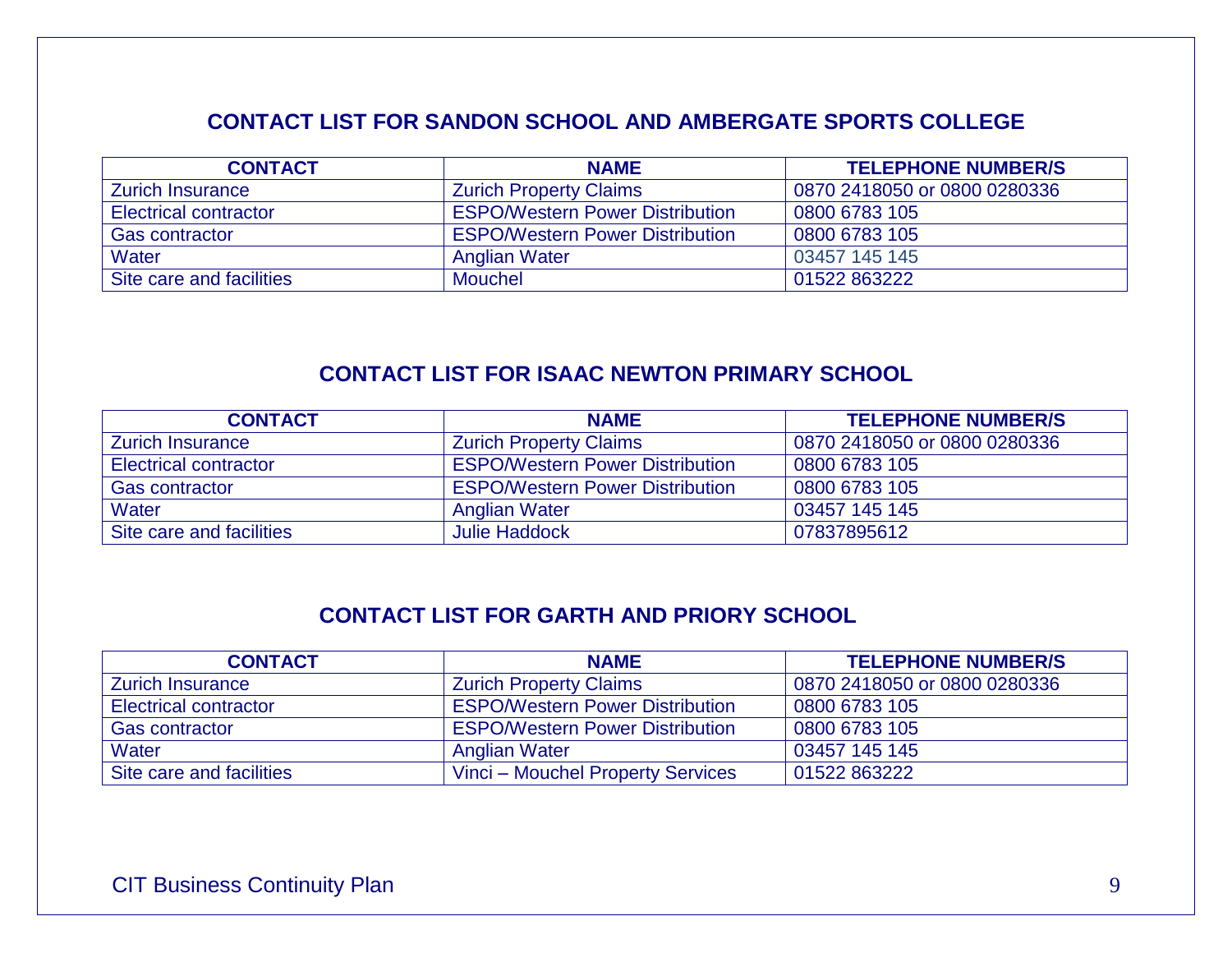#### **CONTACT LIST FOR JOHN FEILDING SCHOOL**

| <b>CONTACT</b>               | <b>NAME</b>                            | <b>TELEPHONE NUMBER/S</b>    |
|------------------------------|----------------------------------------|------------------------------|
| <b>Zurich Insurance</b>      | <b>Zurich Property Claims</b>          | 0870 2418050 or 0800 0280336 |
| <b>Electrical contractor</b> | <b>ESPO/Western Power Distribution</b> | 0800 6783 105                |
| <b>Gas contractor</b>        | <b>ESPO/Western Power Distribution</b> | 0800 6783 105                |
| <b>Water</b>                 | <b>Anglian Water</b>                   | 03457 145 145                |
| Site care and facilities     | Vinci – Mouchel Property Services      | 01522863222                  |

#### **CONTACT LIST FOR LADY JANE FRANKLIN**

| <b>CONTACT</b>               | <b>NAME</b> | <b>TELEPHONE NUMBER/S</b> |
|------------------------------|-------------|---------------------------|
| <b>Zurich Insurance</b>      |             |                           |
| <b>Electrical contractor</b> |             |                           |
| <b>Gas contractor</b>        |             |                           |
| Water                        |             |                           |
| Site care and facilities     |             |                           |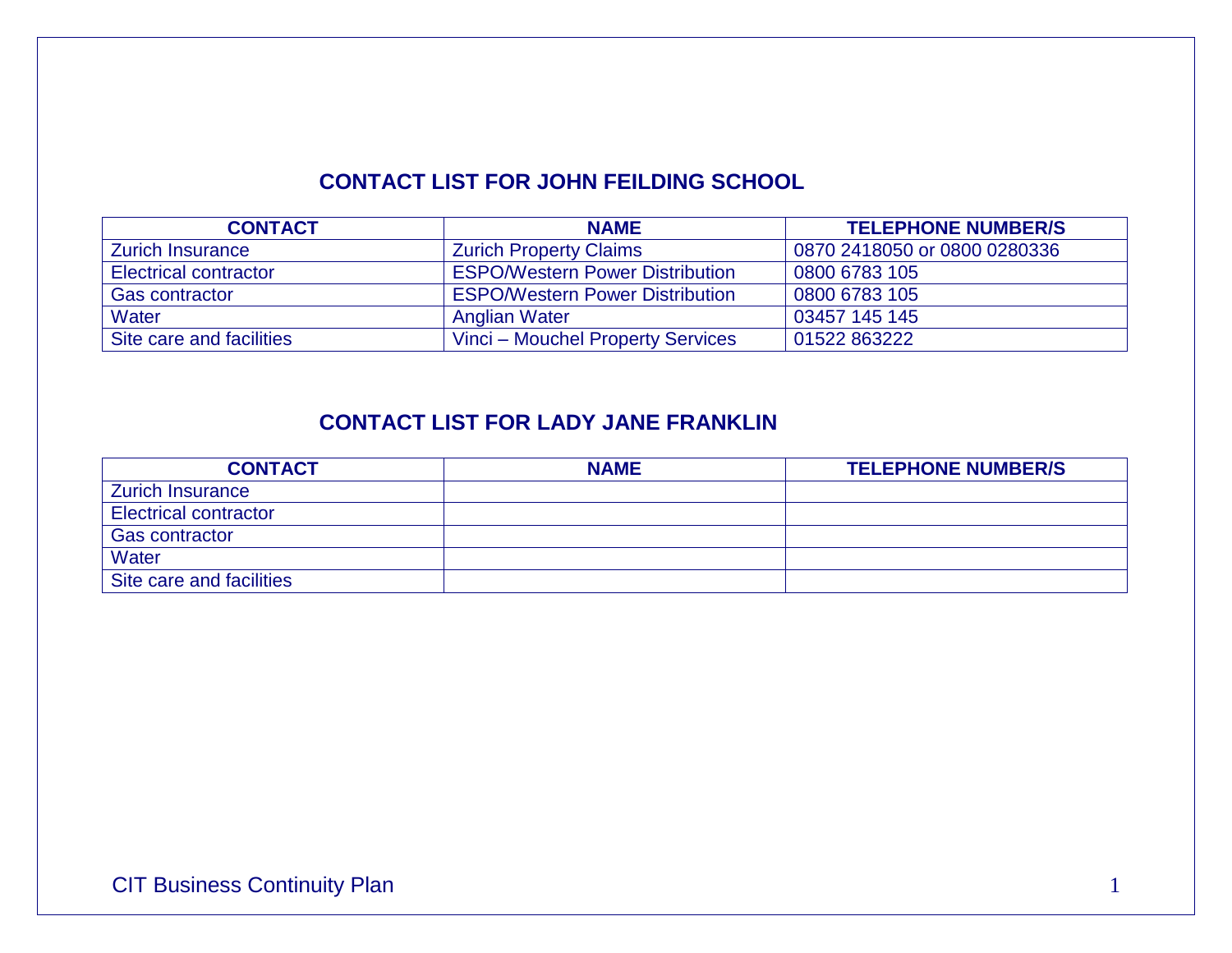**CIT Business Continuity Plan** 1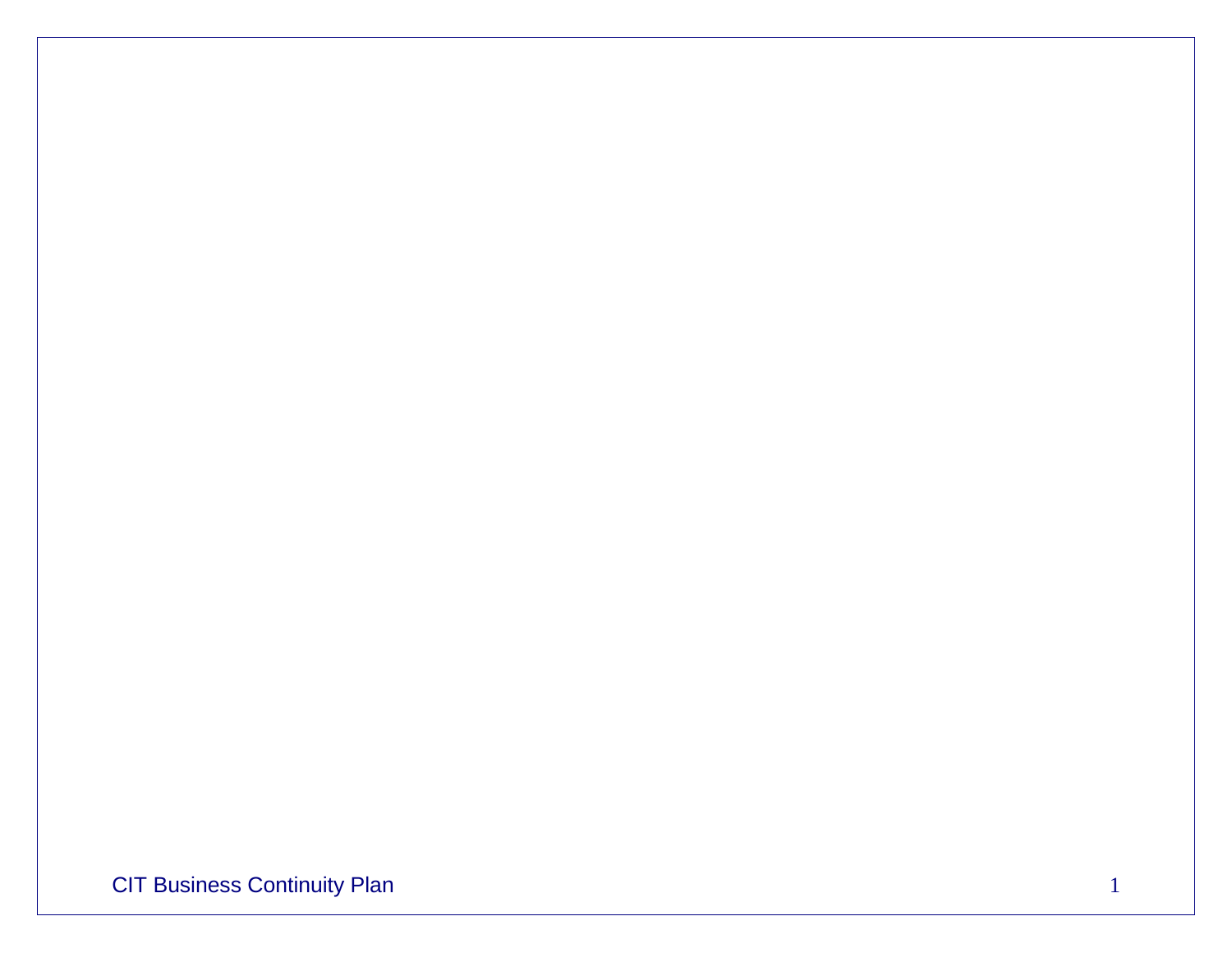### **PHASE III: REMOTE LEARNING PLAN**